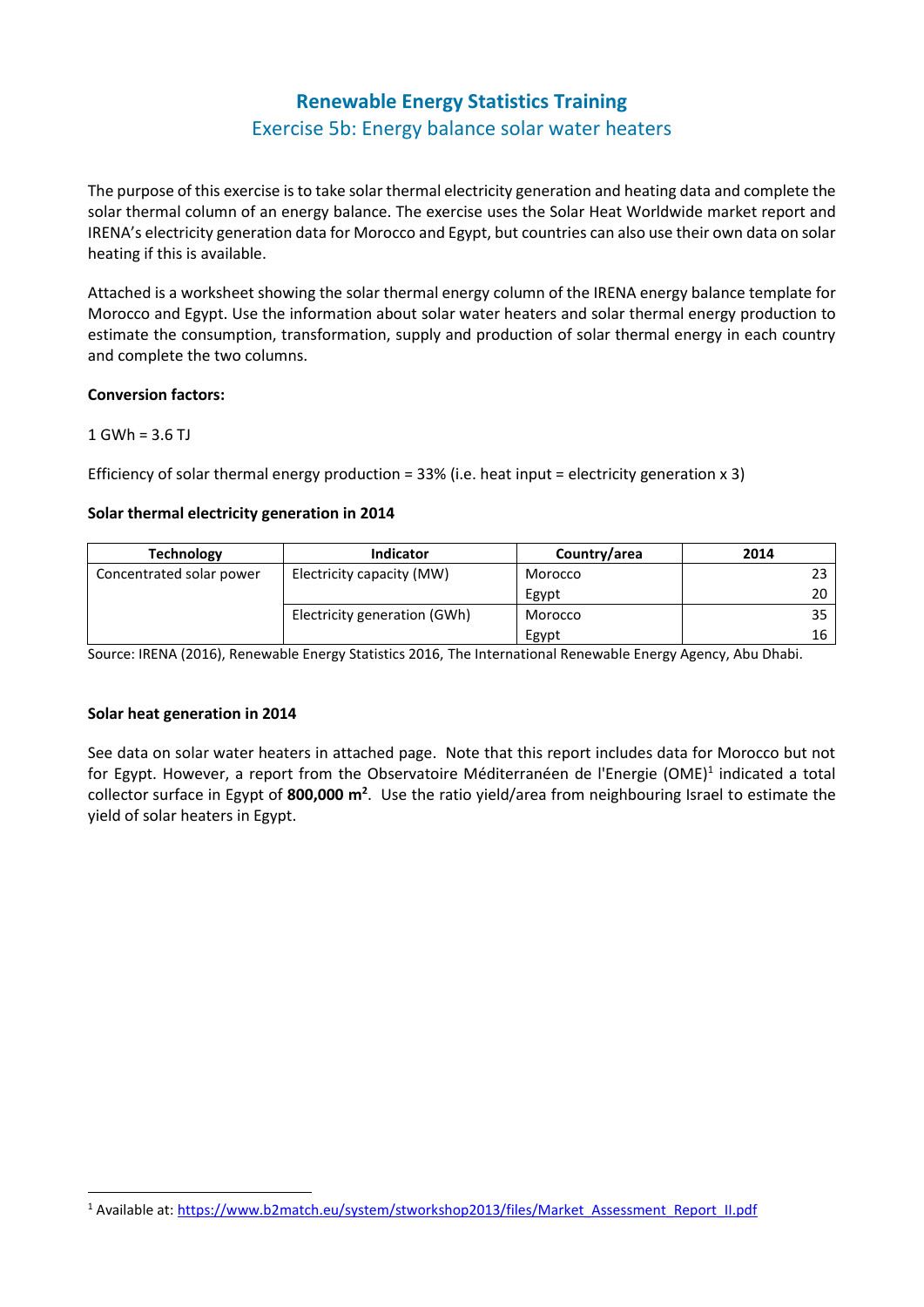

| <b>Country</b>           | <b>Total</b><br>collector area<br>$\lceil m^2 \rceil$ | <b>Total</b><br>capacity<br>[MW <sub>th</sub> ] | <b>Calculated</b><br>number<br>of systems | <b>Collector vield</b><br>[GWh/a] | <b>Energy savings</b><br>$[t_{\infty}/a]$ | CO <sub>2</sub> reduction<br>$[t_{\rm CO2e}/a]$ |
|--------------------------|-------------------------------------------------------|-------------------------------------------------|-------------------------------------------|-----------------------------------|-------------------------------------------|-------------------------------------------------|
| Alhania                  | 162,697                                               | 114                                             | 29,687                                    | 115                               | 12.327                                    | 39,790                                          |
| Australia                | 8,365,000                                             | 5.856                                           | 1.062.217                                 | 5.199                             | 558,804                                   | 1.803.820                                       |
| Austria                  | 5,161,798                                             | 3,613                                           | 513,871                                   | 2,087                             | 224,309                                   | 724,070                                         |
| Barbados*                | 131,700                                               | 92                                              | 32,925                                    | 116                               | 12,492                                    | 40.323                                          |
| Belgium                  | 539,033                                               | 377                                             | 93,806                                    | 214                               | 23,031                                    | 74,344                                          |
| Brazil                   | 11,017,333                                            | 7.712                                           | 3,298,890                                 | 7,189                             | 772,664                                   | 2,494,159                                       |
| <b>Bulgaria</b>          |                                                       | 91                                              | 22,676                                    | 64                                | 6,900                                     | 22,273                                          |
| Canada                   | 130,300                                               | 633                                             | 15,144                                    | 368                               | 39,544                                    | 127,648                                         |
|                          | 904,156                                               |                                                 |                                           |                                   |                                           |                                                 |
| Chile                    | 231,209                                               | 162                                             | 31,190                                    | 164                               | 17,655                                    | 56,991                                          |
| China                    | 413,600,000                                           | 289,520                                         | 70,105,200                                | 231,838                           | 24,918,150                                | 80,435,787                                      |
| Croatia                  | 167,092                                               | 117                                             | 29,079                                    | 84                                | 9,027                                     | 29,138                                          |
| Cyprus                   | 690,447                                               | 483                                             | 301,787                                   | 614                               | 65.961                                    | 212,922                                         |
| <b>Czech Republic</b>    | 1,044,512                                             | 731                                             | 72,531                                    | 348                               | 37,389                                    | 120.691                                         |
| <b>Denmark</b>           | 957,341                                               | 670                                             | 87.705                                    | 405                               | 43.508                                    | 140.445                                         |
| Estonia                  | 10,520                                                | 7                                               | 1,831                                     | 4                                 | 454                                       | 1,465                                           |
| <b>Finland</b>           | 55,823                                                | 39                                              | 9,715                                     | 23                                | 2,431                                     | 7,848                                           |
| France (mainland) +      | 2,520,900                                             | 1,765                                           | 526,468                                   | 1.188                             | 127,687                                   | 412,173                                         |
| Germany                  | 18,256,700                                            | 12,780                                          | 2,144,037                                 | 7,434                             | 798,979                                   | 2,579,104                                       |
| Greece                   | 4,286,300                                             | 3.000                                           | 1,144,313                                 | 2.986                             | 320,900                                   | 1,035,865                                       |
| Hungary                  | 269,100                                               | 188                                             | 38.697                                    | 121                               | 13,053                                    | 42.135                                          |
| India $++$               | 7,451,900                                             | 5,216                                           | 3,282,003                                 | 6.435                             | 691,605                                   | 2,232,502                                       |
| Ireland                  | 300,183                                               | 210                                             | 69,472                                    | 126                               | 13,508                                    | 43,605                                          |
| Israel                   | 4,527,634                                             | 3,169                                           | 1,449,748                                 | 4,182                             | 449,451                                   | 1,450,827                                       |
| Italy                    | 4,006,444                                             | 2.805                                           | 697,229                                   | 2.445                             | 262,738                                   | 848.117                                         |
| Japan                    | 3,730,983                                             | 2.612                                           | 909,073                                   | 2.164                             | 232,602                                   | 750,838                                         |
| Jordan ***               | 1,260,506                                             | 882                                             | 223,109                                   | 1,194                             | 128,286                                   | 414,108                                         |
| Korea, South             |                                                       | 1,256                                           |                                           | 927                               |                                           |                                                 |
|                          | 1,793,613                                             |                                                 | 410,916                                   |                                   | 99,657                                    | 321,693                                         |
| Latvia                   | 8,622                                                 | 6                                               | 1,500                                     | 4                                 | 393                                       | 1,269                                           |
| Lebanon                  | 603,900                                               | 423                                             | 66,731                                    | 500                               | 53,752                                    | 173,512                                         |
| Lesotho#                 | 400                                                   | 0                                               | 200                                       | 0                                 | 39                                        | 126                                             |
| Lithuania                | 10,400                                                | 7                                               | 1,810                                     | 4                                 | 468                                       | 1,510                                           |
| Luxembourg               | 51,200                                                | 36                                              | 8,910                                     | 22                                | 2.328                                     | 7.515                                           |
| Macedonia                | 41,720                                                | 29                                              | 9,516                                     | 26                                | 2,774                                     | 8,954                                           |
| Malta                    | 49,976                                                | 35                                              | 13.342                                    | 40                                | 4.311                                     | 13,916                                          |
| Mauritius***             | 123.993                                               | 87                                              | 82,662                                    | 106                               | 11,375                                    | 36,719                                          |
| Mexico                   | 2,817,077                                             | 1,972                                           | 332,818                                   | 1,612                             | 173,212                                   | 559,127                                         |
| Morocco***               | 451.000                                               | 316                                             | 60,900                                    | 383                               | 41.146                                    | 132.821                                         |
| Mozambique               | 1,143                                                 | 1                                               | 286                                       | 1                                 | 104                                       | 337                                             |
| Namibia <sup>**</sup>    | 22,000                                                | 15                                              | 2,717                                     | 20                                | 2,157                                     | 6,963                                           |
| Netherlands              | 643.833                                               | 451                                             | 153,240                                   | 257                               | 27.619                                    | 89.153                                          |
| New Zealand*             | 159,645                                               | 112                                             | 32,703                                    | 99                                | 10,592                                    | 34,191                                          |
| Norway                   | 42.506                                                | 30                                              | 2.118                                     | 16                                | 1.682                                     | 5.428                                           |
| Palestinian Territ.      | 1,785,625                                             | 1,250                                           | 613,124                                   | 1,666                             | 179,038                                   | 577,933                                         |
| Poland                   | 1,744,000                                             | 1.221                                           | 219,453                                   | 712                               | 76,545                                    | 247,087                                         |
| Portugal                 | 945,181                                               | 662                                             | 182,666                                   | 735                               | 79,049                                    | 255,171                                         |
| Romania                  | 143,050                                               | 100                                             | 24,895                                    | 79                                | 8,491                                     | 27,408                                          |
| Russia                   | 18,464                                                | 13                                              | 841                                       | 8                                 | 826                                       | 2.667                                           |
| Slovakia                 | 152,950                                               | 107                                             | 18,720                                    | 71                                | 7,675                                     | 24,774                                          |
| Slovenia                 | 191,500                                               | 134                                             | 28,961                                    | 80                                | 8,563                                     | 27,642                                          |
| South Africa             |                                                       | 1,155                                           | 693.004                                   | 1.178                             | 126,614                                   | 408,709                                         |
| Spain                    | 1,650,050                                             | 2.415                                           | 413,879                                   | 2.409                             | 258,953                                   | 835,901                                         |
| Sweden                   | 3,450,433<br>497,178                                  | 348                                             | 37,748                                    | 182                               | 19,530                                    | 63.044                                          |
|                          |                                                       |                                                 |                                           |                                   |                                           |                                                 |
| Switzerland              | 1,484,640                                             | 1.039                                           | 179.627                                   | 586                               | 63,018                                    | 203,423                                         |
| Taiwan                   | 1,605,989                                             | 1.124                                           | 317,038                                   | 977                               | 104.995                                   | 338.923                                         |
| Thailand***              | 152,862                                               | 107                                             | 34,933                                    | 128                               | 13,790                                    | 44,514                                          |
| Tunisia                  | 775,935                                               | 543                                             | 229,641                                   | 697                               | 74,922                                    | 241,847                                         |
| <b>Turkey</b>            | 18,185,901                                            | 12,730                                          | 4,200,943                                 | 16,316                            | 1,753,651                                 | 5,660,785                                       |
| <b>United Kingdom</b>    | 789,600                                               | 553                                             | 137,412                                   | 307                               | 32,975                                    | 106,443                                         |
| <b>United States</b>     | 24,279,331                                            | 16.996                                          | 486.396                                   | 10.925                            | 1.174.273                                 | 3.790.555                                       |
| Uruguay                  | 46.241                                                | 32                                              | 11,560                                    | 32                                | 3,387                                     | 10,935                                          |
| Zimbabwe                 | 24,823                                                | 17                                              | 6,206                                     | 21                                | 2,279                                     | 7,356                                           |
| All other countries (5%) | 29,185,494                                            | 20,430                                          | 6,011,466                                 | 17,233                            | 1,852,183                                 | 5,978,848                                       |
| <b>TOTAL</b>             | 583 709 885                                           | 408597                                          | 101.221.287                               | 335.463                           | 36.055.821                                | 116 388 189                                     |

.<br>Note: If no data is given no reliable database for this collector type is available.

\*\* Total capacity in operation refers to the year 2012. Total capacity in operation refers to the year 2009.

Total capacity in operation is based on estimations for new installations in 2014.

New included countries compared to the 2015 edition of this report

The figures for France relate to mainland France only, overseas territories of France (DOM) are not considered. The figures for India refer to fiscal year April 2014 to March 2015.

Table 5: Calculated annual collector yield and corresponding oil equivalent and

CO<sub>2</sub> reduction of glazed and unglazed water collectors in operation by the end of 2014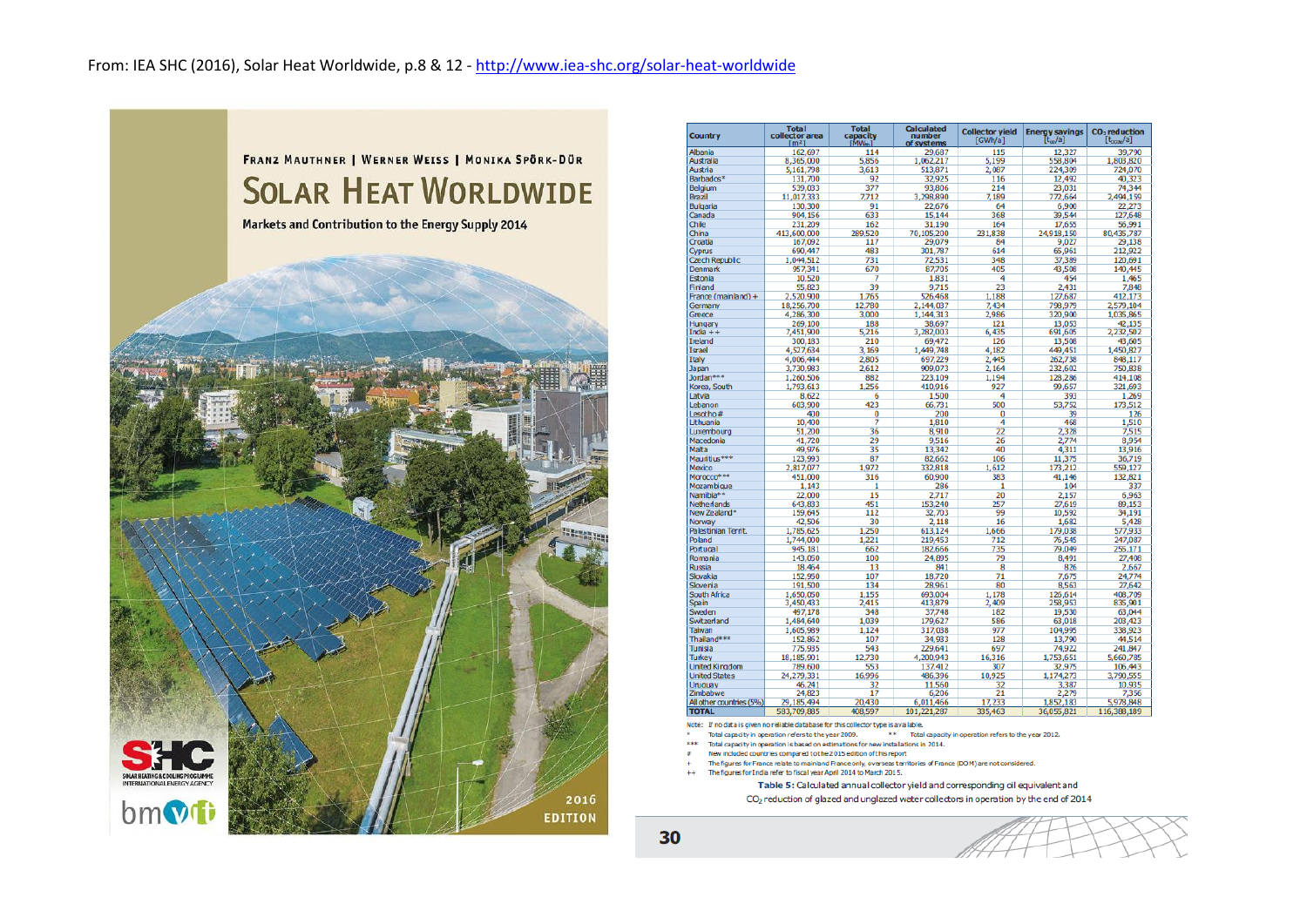## **Answer sheet:**

| <b>Supply and consumption</b>           |       | <b>Morocco</b><br><b>Solar Thermal</b> | Egypt<br><b>Solar Thermal</b> |
|-----------------------------------------|-------|----------------------------------------|-------------------------------|
| 2016                                    |       | <b>TJ</b>                              | <b>TJ</b>                     |
| Production                              | $(+)$ |                                        |                               |
| Imports                                 | $(+)$ |                                        |                               |
| Exports                                 | $(-)$ |                                        |                               |
| <b>Stock changes</b>                    | $(+)$ |                                        |                               |
| <b>International Bunkers</b>            | $(-)$ |                                        |                               |
| <b>Domestic supply</b>                  | $(=)$ |                                        |                               |
| <b>Transfers</b>                        |       |                                        |                               |
| <b>Statistical Differences</b>          |       |                                        |                               |
| Power plants                            |       |                                        |                               |
| CHP plants                              |       |                                        |                               |
| Commercial heat plants                  |       |                                        |                               |
| Charcoal production                     |       |                                        |                               |
| Biomass pellet and briquette production |       |                                        |                               |
| Other transformation                    |       |                                        |                               |
| Energy sector and own use               |       |                                        |                               |
| <b>Distribution losses</b>              |       |                                        |                               |
| <b>Total final consumption</b>          |       |                                        |                               |
| Industry sector                         |       |                                        |                               |
| Transport sector                        |       |                                        |                               |
| of which road transport                 |       |                                        |                               |
| Commercial and public services          |       |                                        |                               |
| Residential                             |       |                                        |                               |
| of which traditional uses               |       |                                        |                               |
| Other                                   |       |                                        |                               |
|                                         |       |                                        |                               |